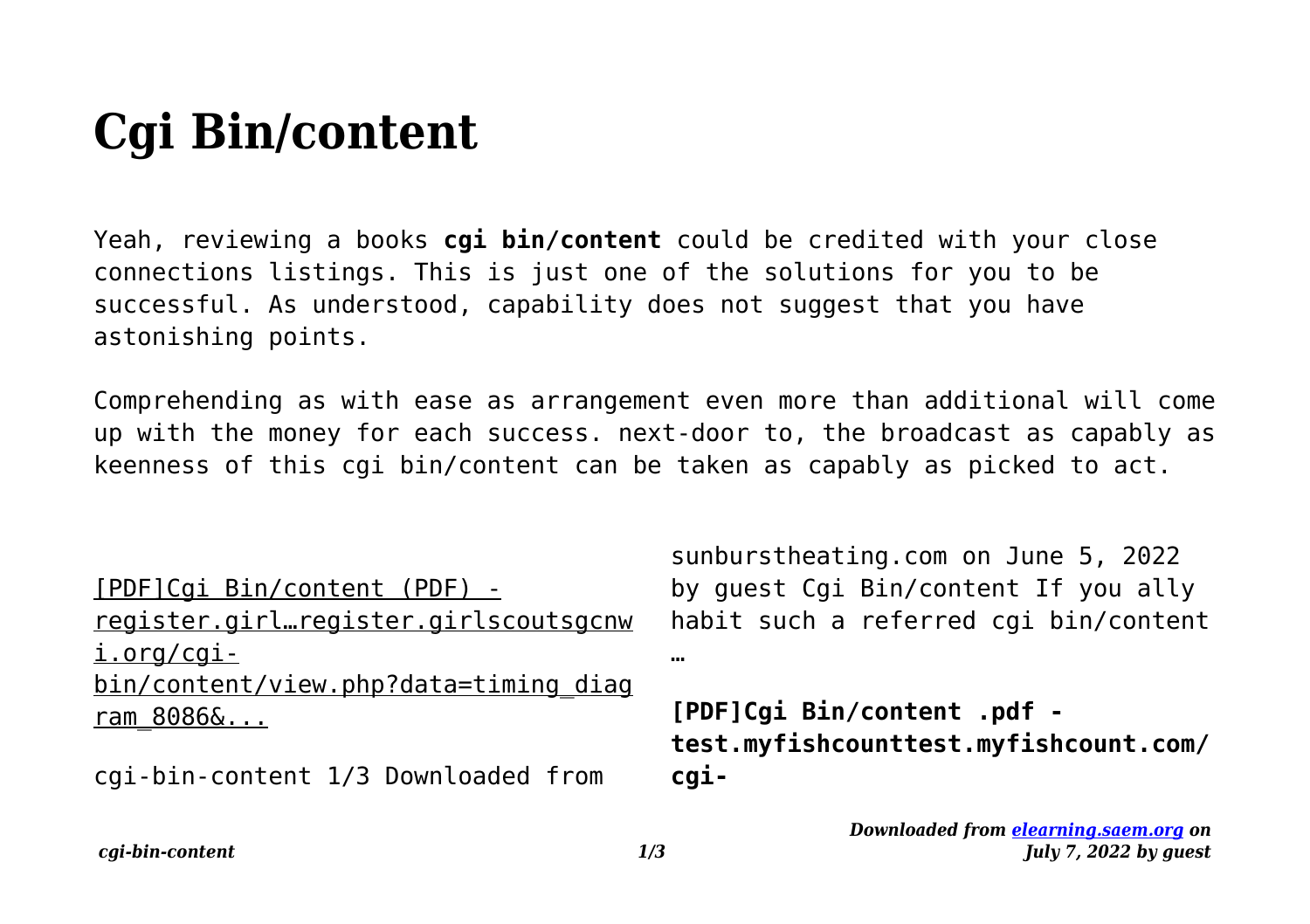**bin/content/view.php?data=introductio n\_to\_the\_design\_and...**

cgi-bin-content 1/3 Downloaded from test.myfishcount.com on May 5, 2022 by guest Cgi Bin/content Thank you enormously much for downloading cgi bin/content.Most likely you have knowledge that, people have look numerous period for their favorite books taking into consideration this cgi bin/content…

*[PDF]Cgi Bin/content ? register.girlscoutsg…https://register .girlscoutsgcnwi.org/cgibin/content/view.php?data=electrocard iography...*

cgi-bin-content 1/1 Downloaded from register.girlscoutsgcnwi.org on June 20, 2022 by guest Cgi Bin/content

This is likewise one of the factors by obtaining the soft documents of this cgi bin/content …

**[PDF]Cgi Bin/content .pdf sunburstheatingsunburstheating.com/cg i-**

**bin/content/view.php?data=ocr\_textile s\_gcse\_past\_papers\_pdf&...**

cgi-bin-content 1/4 Downloaded from www.sunburstheating.com on May 31, 2022 by guest Cgi Bin/content Getting the books cgi bin/content …

**[PDF]Cgi Bin/content (PDF) staging.regi…staging.register.girlsco utsgcnwi.org/cgibin/content/view.php?data=wiring\_diag ram\_1986...**

*Downloaded from [elearning.saem.org](https://elearning.saem.org) on July 7, 2022 by guest* cgi-bin-content 2/9 Downloaded from staging.register.girlscoutsgcnwi.org